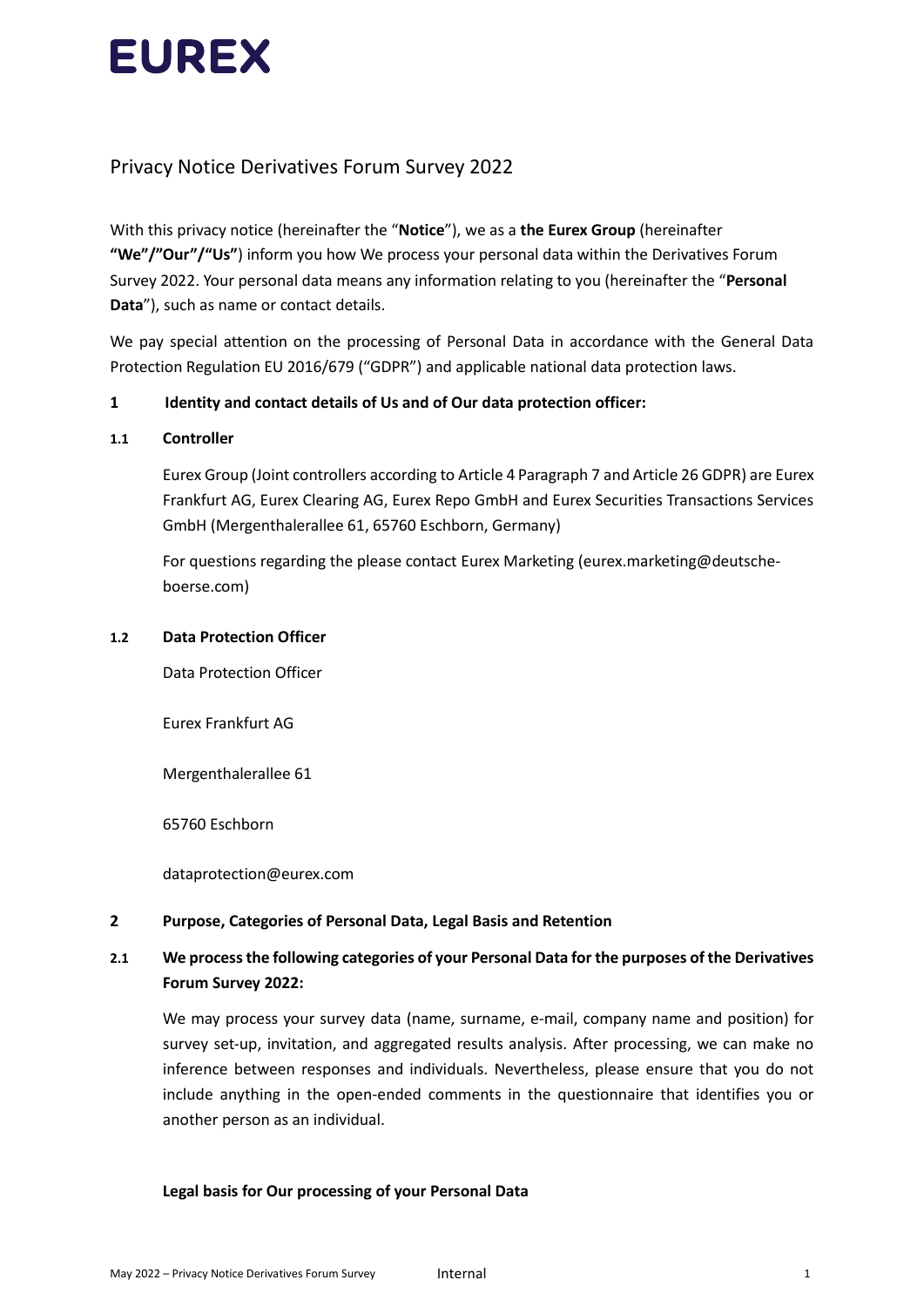

### Privacy Notice Derivatives Forum Survey 2022

The legal basis is Art. 6 para. 1 lit. (f) of the GDPR, permitting the processing of Personal Data for the purposes of Our legitimate interests in gaining insights into the participant's preferences and interests within the event topics and organization.

### **2.2 Do you have to provide your Personal Data to Us?**

The participation in the Derivatives Forum Survey 2022 is voluntary and all responses are kept strictly confidential.

### **2.3 Do We make automated decisions on you?**

We do not make any automated decisions solely on automatic processing, including profiling, which produces legal effects concerning you or similarly significantly affects you.

### **2.4 Retention periods**

Aggregated results are stored for thirty-six months. The period for which your Personal Data will be stored by the Data Processor for 12 months after conduction of the Derivatives Forum Survey 2022.The results of the Derivatives Forum Survey 2022 are kept in pure anonymous form and do not contain personal data allowing interference to individuals. Aggregated results are stored for thirty-six months and the period for which your Personal Data will be stored by the Data Processor for 12 months.

### **3 Transfer of Personal Data to Third Parties**

Your personal data will be stored exclusively in Our database and on Our servers, or on those of Our commissioned data processing providers. Our commissioned data processing providers process personal data exclusively within the European Union or an adequate data protection level will be provided by the use of appropriate safeguards in accordance with Article 44 et seq. of the GDPR.

Under these conditions, recipients of your personal data are service providers (processors) in the following areas:

- Survey Provider
- E-Mail Provider

### **4 Your Rights**

Under applicable data protection laws, you have rights

- of access to, rectification of, and/or erasure of your Personal Data;
- to restrict or object to its processing;
- to tell Us that you do not wish to receive marketing information; and